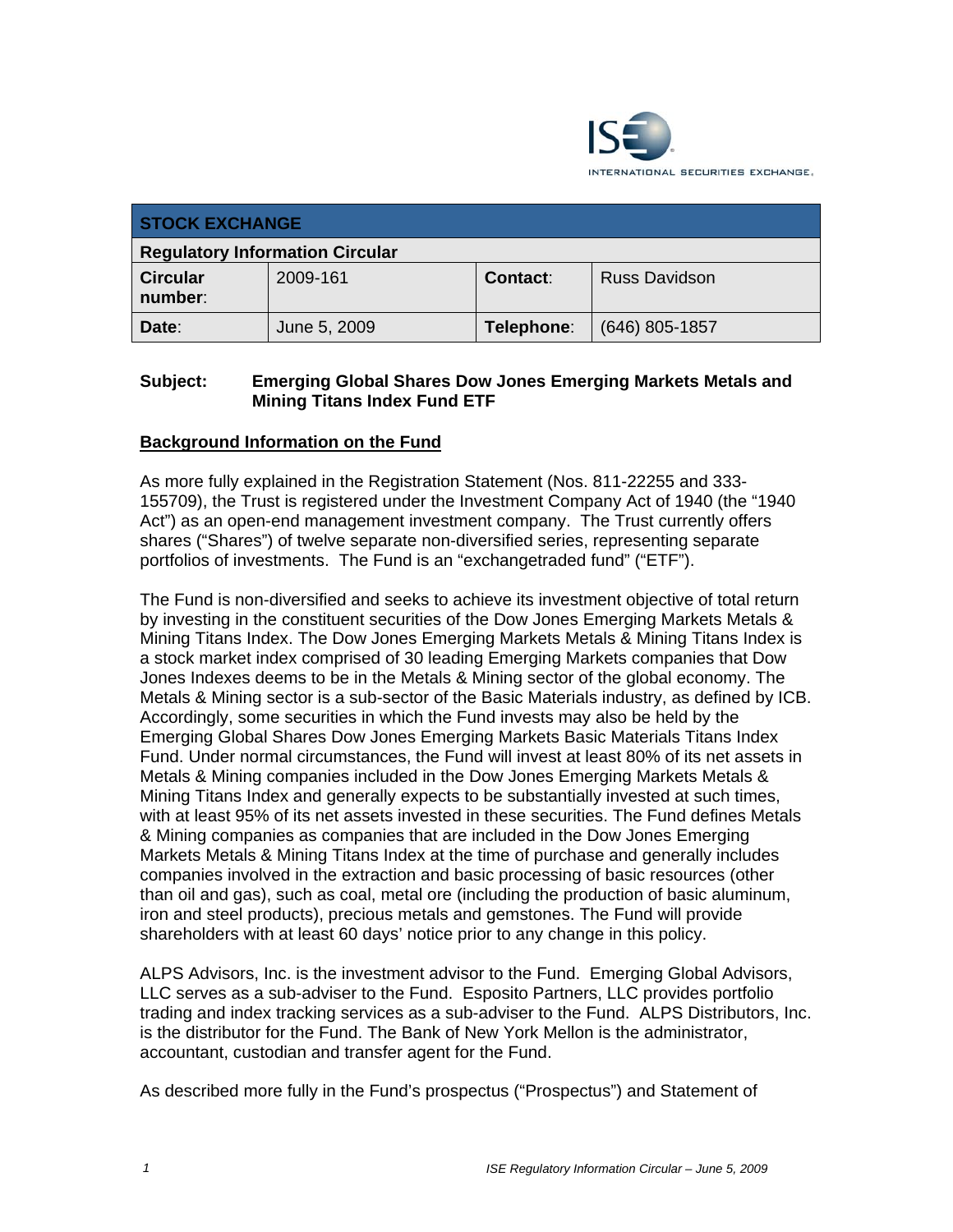Additional Information ("SAI"), the Fund issues and redeems ETF shares at NAV only in large blocks of shares ("Creation Units"). To purchase or redeem a Creation Unit, you must be an Authorized Participant or you must do so through a broker that is an Authorized Participant. An Authorized Participant is a DTC participant that has executed a Participant Agreement with the Funds' Distributor. Because Creation Units likely will cost millions of dollars, it is expected that only institutional investors will purchase and redeem Shares directly with the issuing Fund.

The Trust's Registration Statement describes the various fees and expenses for the Fund's Shares. For a more complete description of the Fund and the underlying index, visit www.egshares.com.

### **Disclosure of Portfolio Holdings**

The Fund will, prior to the opening each business day, make publicly available on its website, www.egshares.com, a file of all the portfolio securities and other assets held by the Fund and the quantities thereof, as of the close of business on the prior business day, reflecting all securities bought and sold on such prior business day. This information will be available to investors and market participants accessing the Fund's website and will form the basis for the Fund's calculation of NAV as of the close of regular trading on the Exchange's Core Trading Session (normally 4:00 p.m. Eastern Time).

### **Portfolio Indicative Value**

The Exchange will disseminate, at least every 15 seconds, through the facilities of the Consolidated Tape Association, an estimated value for the Fund on a per-Share basis (the "Portfolio Indicative Value"). The Portfolio Indicative Value is designed to provide investors with a reference value which can be used in connection with other related market information.

The NYSE Arca does not guarantee the accuracy or completeness of the Portfolio Indicative Value. The Portfolio Indicative Value is determined by dividing the "Estimated Fund Value" as of the time of the calculation by the total Shares outstanding. "Estimated Fund Value" is the sum of the estimated amount of cash held the Fund's portfolio, the estimated value of the securities held in the Fund's portfolio and the estimated amount of accrued interest, minus the estimated amount of liabilities.

The Portfolio Indicative Value on a per-Share basis disseminated should not be viewed as a real time update of the NAV, which is calculated only once a day.

### **Other Information about the Fund**

The Fund expects to declare and pay all of its net investment income, if any, to shareholders as dividends annually.

The Depository Trust Company ("DTC") is the record or registered owner of all outstanding Shares.

The NAV of the Fund's shares is calculated once daily each day the Exchange is open for business (a "Business Day") as of the close of the Regular Market Session, generally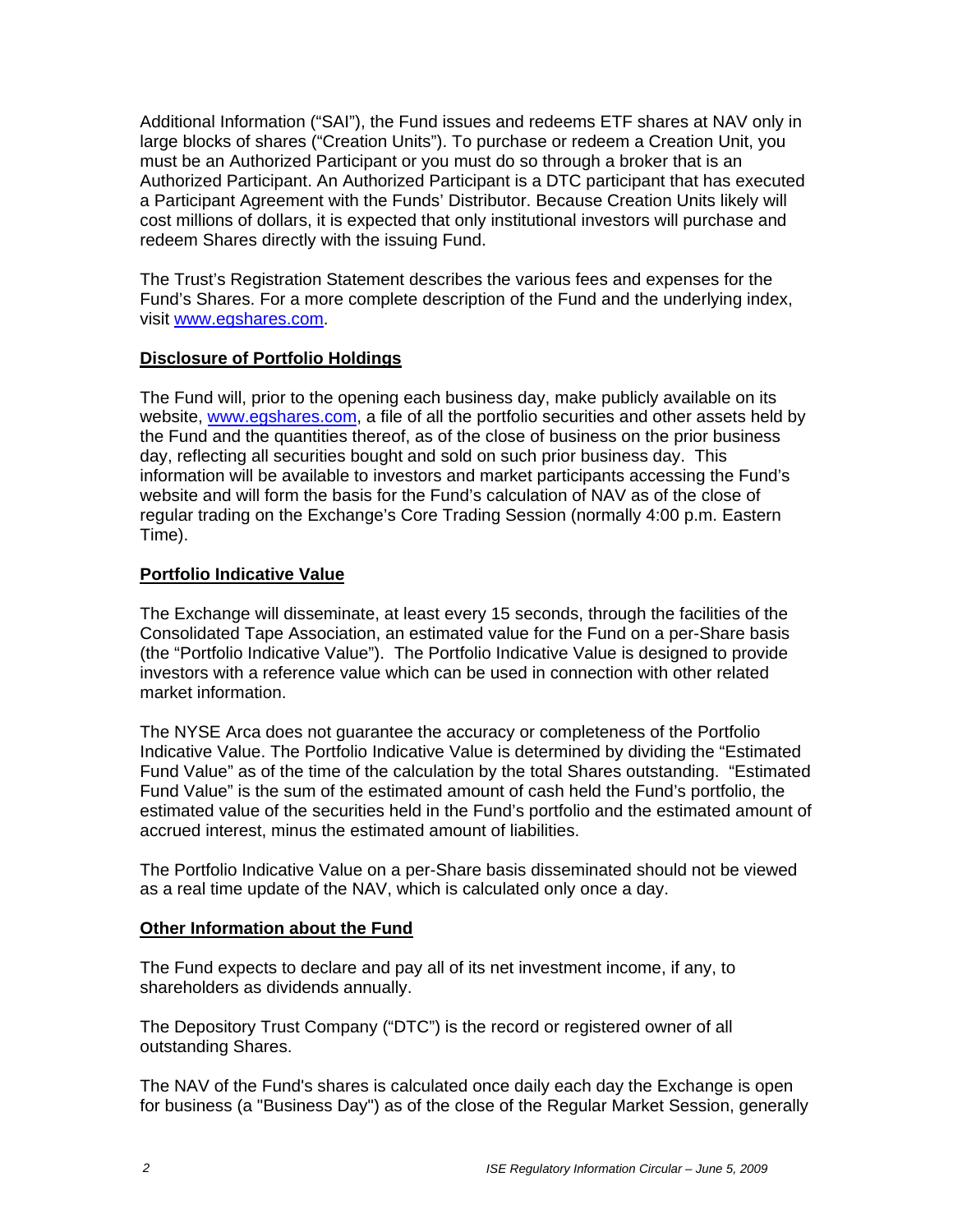4:00 p.m. Eastern time. NAV per share is calculated by dividing the Fund's net assets by the number of the Fund's shares outstanding. In calculating the Fund's NAV, Fund investments generally are valued using market valuations. NAV will be available from the Distributor and is also available to NSCC participants through data made available from NSCC. Short-term debt securities with remaining maturities of 60 days or less generally are valued on the basis of amortized cost. U.S. fixed income assets may be valued as of the announced closing time for such securities on any day that the Securities Industry and Financial Markets Association announce an early closing time.

The Fund's Registration Statement describes the various fees and expenses for the Fund's Shares. For a more complete description of the Fund and the Index, visit www.egshares.com.

### **Purchases and Redemptions in Creation Unit Size**

Equity EAMs are hereby informed that procedures for purchases and redemptions of Shares in Creation Units are described in the Trust's Prospectus and SAI and that Shares are not individually redeemable but are redeemable only in Creation Unit aggregations or multiples thereof.

The Trust's Prospectus and SAI describe additional procedures and requirements that apply to the creation and redemption of Shares.

### **Principal Risks**

Interested persons are referred to the Prospectus for a description of risks associated with an investment in the Shares. These risks include foreign markets risk and the risk that a Fund's return may not match the return of its index for a number of reasons including the incursion by a Fund of operating expenses and costs not applicable to its index. In addition, as noted in the Prospectus, the Shares may trade at market prices that may differ from their NAV. The NAV of the Shares will fluctuate with changes in the market value of the Fund's holdings. The market prices of the Shares will fluctuate in accordance with changes in NAV as well as the supply and demand for the Shares on the Exchange.

### **Exchange Rules Applicable to Trading in the Shares**

The Shares are considered equity securities, thus rendering trading in the Shares subject to the Exchange's existing rules governing the trading of equity securities.

## **Trading Hours**

Trading in the Shares on ISE is on a UTP basis and is subject to ISE equity trading rules. The Shares will trade from 8:00 a.m. until 8:00 p.m. Eastern Time. Equity EAMs trading the Shares during the Extended Market Sessions are exposed to the risk of the lack of the calculation or dissemination of underlying index value or intraday indicative value ("IIV"). For certain derivative securities products, an updated underlying index value or IIV may not be calculated or publicly disseminated in the Extended Market hours. Since the underlying index value and IIV are not calculated or widely disseminated during Extended Market hours, an investor who is unable to calculate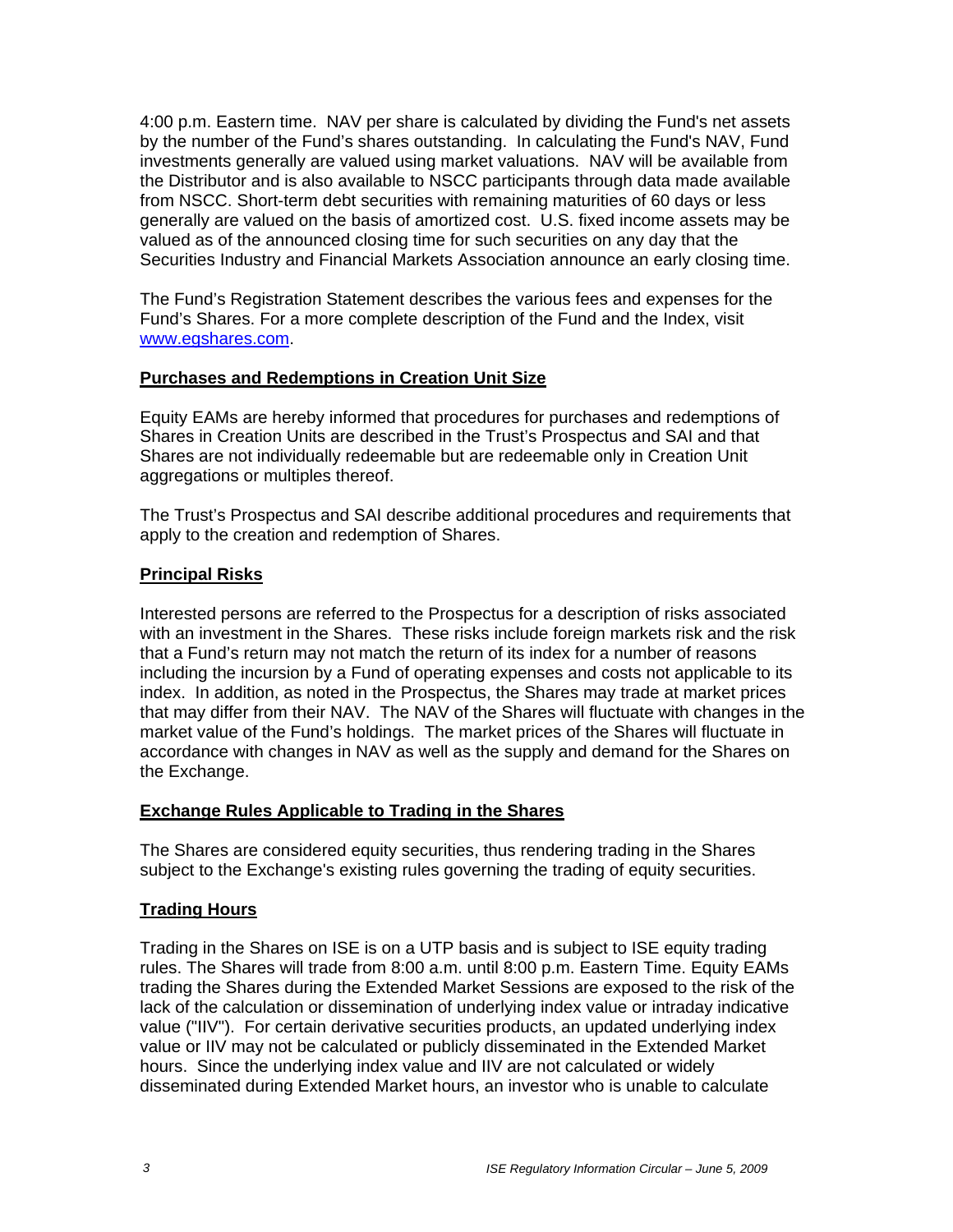implied values for certain derivative securities products during Extended Market hours may be at a disadvantage to market professionals.

### **Trading Halts**

ISE will halt trading in the Shares in accordance with ISE Rule 2101(a)(2)(iii). The grounds for a halt under this Rule include a halt by the primary market because it stops trading the Shares and/or a halt because dissemination of the IIV or applicable currency spot price has ceased, or a halt for other regulatory reasons. In addition, ISE will stop trading the Shares if the primary market de-lists the Shares.

### **Delivery of a Prospectus**

Pursuant to federal securities laws, investors purchasing Shares must receive a prospectus prior to or concurrently with the confirmation of a transaction. Investors purchasing Shares directly from the Fund (by delivery of the Deposit Amount) must also receive a prospectus.

Prospectuses may be obtained through the Distributor or on the Fund's website. The Prospectus does not contain all of the information set forth in the registration statement (including the exhibits to the registration statement), parts of which have been omitted in accordance with the rules and regulations of the SEC. For further information about the Fund, please refer to the Trust's registration statement.

### **Exemptive, Interpretive and No-Action Relief Under Federal Securities Regulations**

The Commission has issued letters dated October 24, 2006, November 21, 2005 and August 17, 2001 (together, the "No- Action Letters") granting exemptive, interpretive and no-action relief from certain provisions of and rules under the Securities Exchange Act of 1934 for exchange-traded funds listed and traded on a registered national securities exchange that meet certain criteria. The Funds qualify for the relief granted in the No-Action Letters, a description of which follows.

### **Regulation M Exemptions**

Generally, Rules 101 and 102 of Regulation M prohibit any "distribution participant" and its "affiliated purchasers" from bidding for, purchasing, or attempting to induce any person to bid for or purchase any security which is the subject of a distribution until after the applicable restricted period, except as specifically permitted in Regulation M. The provisions of the Rules apply to underwriters, prospective underwriters, brokers, dealers, and other persons who have agreed to participate or are participating in a distribution of securities.

The Commission issued a No-Action Letter by which persons participating in a distribution of shares of a fund may engage in secondary market transactions in such shares during their participation in such a distribution, despite the requirements of from Rule 101 under Regulation M. In addition, the SEC has permitted persons who may be deemed to be participating in the distribution of shares of a fund (i) to purchase securities for the purpose of purchasing creation unit aggregations of fund shares and (ii) to tender securities for redemption in Creation Unit Aggregations. Further, the Commission has clarified that the tender of fund shares to the Fund for redemption does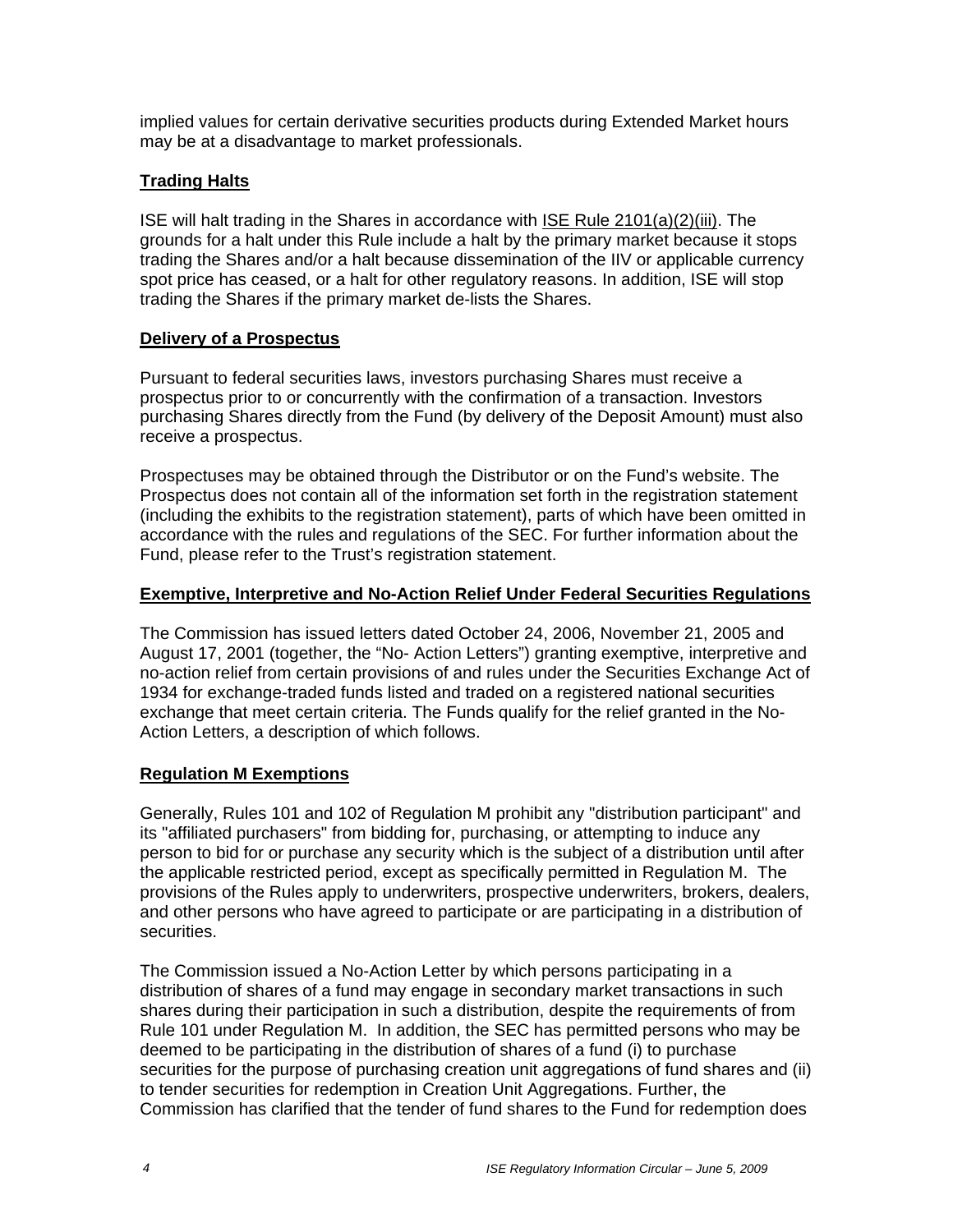not constitute a bid for or purchase of any of the Funds' securities during the restricted period of Rule 101. The Commission has issued a No-Action Letter to paragraph (e) of Rule 102 under Regulation M which allow the redemption of fund shares in creation unit aggregations during the continuous offering of shares.

### **Customer Confirmations for Creation or Redemption of Fund Shares (SEC Rule 10b-10)**

Broker–dealers who handle purchases or redemptions of Fund shares in Creation Units for customers will be permitted to provide such customers with a statement of the number of Creation Unit Aggregations created or redeemed without providing a statement of the identity, number and price of shares of the individual securities tendered to the Fund for purposes of purchasing creation unit aggregations ("Deposit Securities") or the identity, number and price of shares to be delivered by the Trust to the redeeming holder ("Redemption Securities"). The composition of the securities required to be tendered to the Fund for creation purposes and of the securities to be delivered on redemption will be disseminated each business day and will be applicable to requests for creations or redemption, as the case may be, on that day. This exemptive relief under Rule 10b-10 with respect to creations and redemptions is subject to the following conditions:

- 1) Confirmations to customers engaging in creations or redemptions must state that all information required by Rule 10b-10 will be provided upon request;
- 2) Any such request by a customer for information required by Rule 10b-10 will be filed in a timely manner, in accordance with Rule 10b-10(c);
- 3) Except for the identity, number and price of shares of the component securities of the Deposit Securities and Redemption Securities, as described above, confirmations to customers must disclose all other information required by Rule 10b-10(a).

# **SEC Rule 14e-5**

The Commission has permitted any person acting as a dealer-manager of a tender offer for a component security of fund (1) to redeem fund shares in creation unit aggregations from the issuer that may include a security subject to such tender offer and (2) to purchase fund shares during such tender offer. In addition, a No-Action has been issued under Rule 14e-5 states that if a broker-dealer acting as a dealer-manager of a tender offer for a security of the Fund purchases or arranges to purchase such securities in the secondary market for the purpose of tendering such securities to purchase one or more creation unit aggregations of shares, it must be made in conformance with the following:

- i. such bids or purchases are effected in the ordinary course of business, in connection with a basket of 20 or more securities in which any security that is the subject of a distribution, or any reference security, does not comprise more than 5% of the value of the basket purchased; or
- ii. purchases are effected as adjustments to such basket in the ordinary course of business as a result of a change in the composition of the underlying index; and
- iii. such bids or purchases are not effected for the purpose of facilitating such tender offer.

## **Section 11(d)(1); SEC Rules 11d1-1 and 11d1-2**

Section 11(d)(1) of the Act generally prohibits a person who is both a broker and a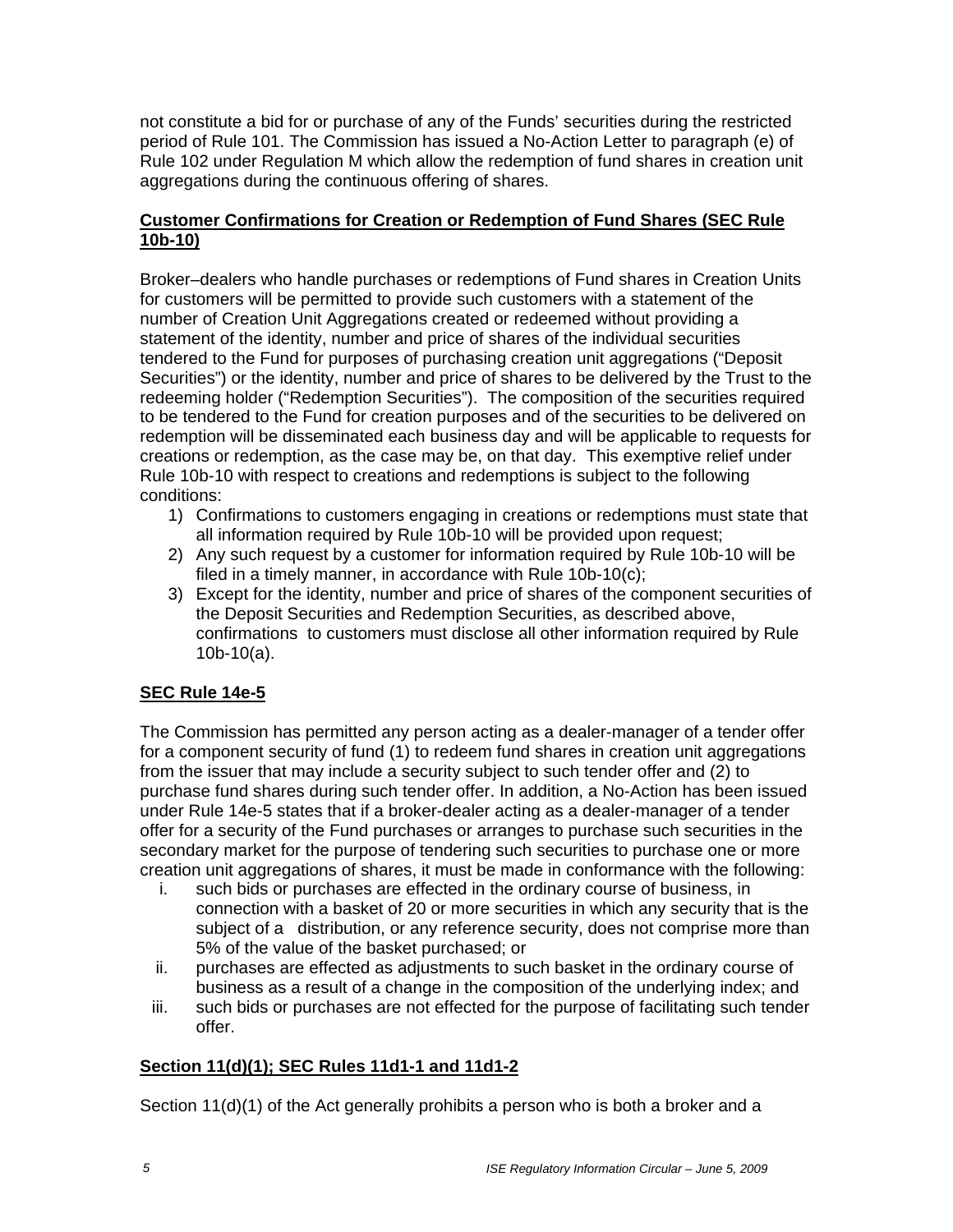dealer from effecting any transaction in which the broker-dealer extends credit to a customer on any security which was part of a new issue in the distribution of which he participated as a member of a selling syndicate or group within thirty days prior to such transaction. The Commission has clarified that Section 11(d)(1) does not apply to broker-dealers that are not authorized participants (and, therefore, do not create creation unit aggregations) that engage in both proprietary and customer transactions in shares of a fund in the secondary market, and for broker-dealer authorized participants that engage in creations of creation unit aggregations. This relief is subject to specific conditions, including the condition that such broker-dealer (whether or not an authorized participant) does not, directly or indirectly, receive from the fund complex any payment, compensation or other economic incentive to promote or sell the shares of a fund to persons outside the fund complex, other than non-cash compensation permitted under NASD (now FINRA) Rule 2830 (I)(5)(A), (B) or (C). See letter dated November 22, 2005 from Brian A Bussey, Assistant Chief Counsel, SEC Division of Market Regulation, to Barclays Global Investors, N.A., dated November 22, 2005. The Commission has issued a No-Action Letter under Section  $11(d)(1)$  of the Act now states that brokerdealers may treat shares of a fund, for purposes of Rule 11d1-2, as "securities issued by a registered open-end investment company as defined in the Investment Company Act" and thereby extend credit or maintain or arrange for the extension or maintenance of credit on shares that have been owned by the persons to whom credit is provided for more than 30 days, in reliance on the exemption contained in the rule.

#### **SEC Rules 15c1-5 and 15c1-6**

The Commission has issued a No-Action letter with respect to Rule 15c1-5 and Rule 15c1-6 as to the required disclosure of control by a broker or dealer with respect to creations and redemptions of fund shares and secondary market transactions therein.

**This Regulatory Information Circular is not a statutory Prospectus. Equity EAMs should consult the Trust's Registration Statement, SAI, Prospectus and the Fund's website for relevant information.**